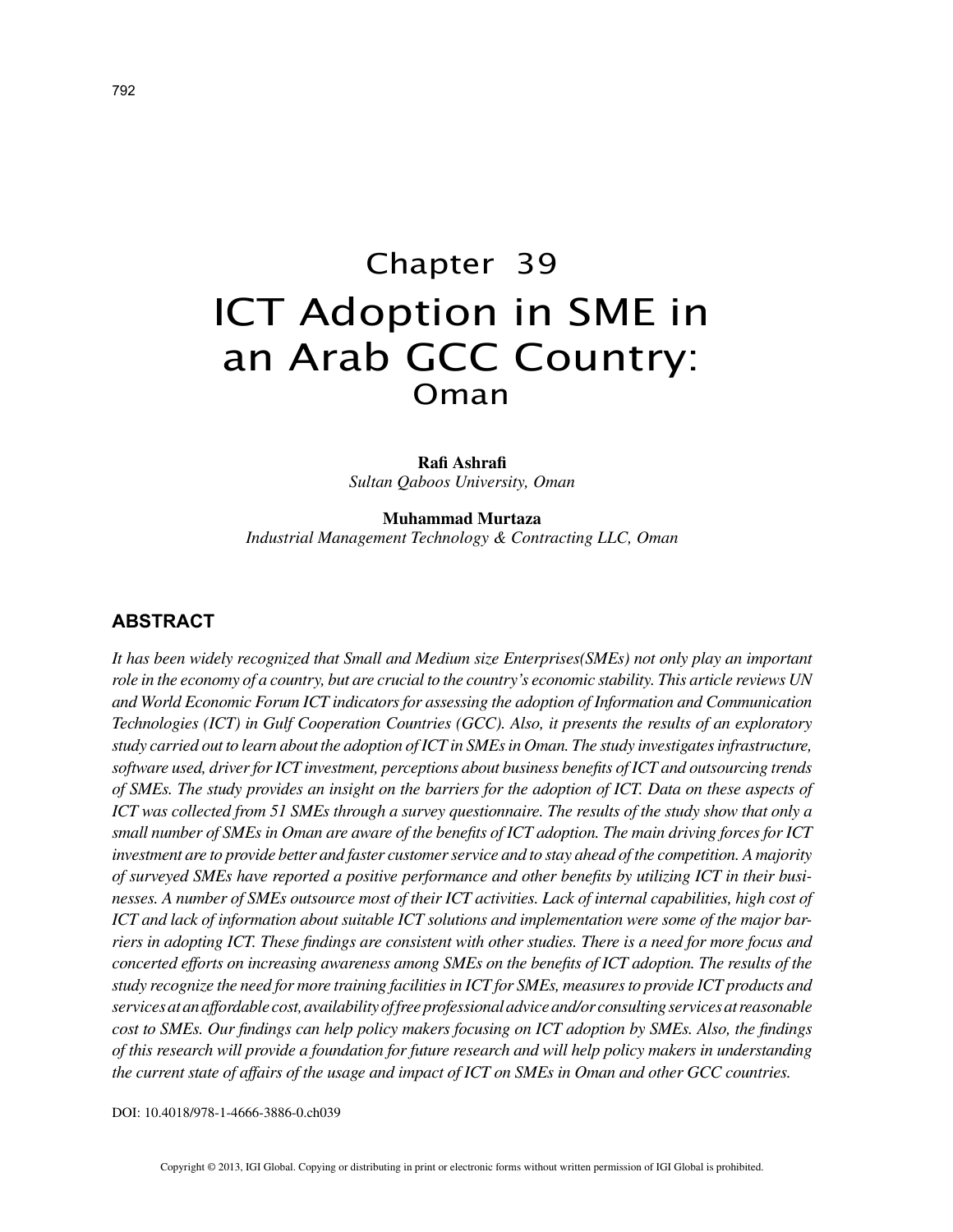## **INTRODUCTION**

Today organizations of all types are utilizing Information and Communication Technologies (ICT) around the globe, not only for cutting costs and improving efficiency, but also for providing better customer service. Governments, too, around the world are adopting ICT to provide better services to their citizens. The adoption of ICT by organizations requires a business environment encouraging open competition, trust and security, interoperability and standardization and the availability of finance for ICT (UNCTAD, 2004).

Most of the large and international organizations in GCC countries have effective computer systems to efficiently conduct business. A number of large organizations have spent huge amounts of money on installing computer systems to support their business processes. However, the situation has not been the same with SMEs - similar to other parts of the world for various reasons (Shiels et al., 2003, Fink and Disterer, 2006; Parker and Castelman, 2007). SME's do not have monetary and human resources to acquire, maintain and utilize sophisticated ICTs.

Sultanate of Oman, with an area of 309,500 square kilometers and a population density of 9.3 per square kilometer, like other Arab GCC (Gulf Cooperation Council) countries is an emerging economy with a young population that heavily depends on its most abundant natural resource; crude oil and gas. Oman's capital, Muscat, has an area of 3,900 square kilometers and a density of 214 per square kilometer, which is the most densely populated area among governorates and regions in the country. It is also the most developed city in terms of infrastructure and services. Along with Saudi Arabia, Oman is the only Arab GCC country with number of nationals significantly higher than expatriates. Oman has a population of three million with two million Omanis and one million expatriates. In Muscat, however, the population of 0.84 million is almost equally divided between Omanis and expatriates.

The government is the biggest employer in Oman and has the highest rate of Omanization (employment of Omani nationals). This is followed by the financial institutions, especially the banking sector. The ICT infrastructure in Oman has seen significant growth, encouraging many organizations to adopt technology. Through government legislation, Omanization of various jobs has been forced, after 2000, in order to tackle, back then, relatively high unemployment rate among Omani nationals. This included low paid jobs and many business types within the retail sector. The government is also, through various programs, encouraging entrepreneurship (Ministry of National Economy, 2008).

The government of Oman has taken various measures to diversify the economy for sustainable development of the country and one of the major steps is to transform Oman into a digital society. The adoption of ICT will have significant positive consequences on SMEs and consequently on the economy of Oman. There is a dearth of data and research about the size and contribution of SMEs towards Oman's economy. Therefore, through this research, we would like to shed light on the effects and usages of ICT on SMEs in Oman and their current and future perceptions towards ICT. This study is based on the Net Impact Canada 2006 (Illuminas, 2006). The findings of this research will provide a foundation for future researchers and will help policy makers in understanding the current state of affairs of the usage and impact of ICT on SMEs in Oman. We collected the data through a survey of fifty one randomly selected SMEs in Muscat, the Capital of Oman. We will also take a comparative look at other GCC countries and how they are progressing at an international level in regards to ICT adoption.

*Definitions:* It is important to note that the term "ICT" in context of this research refers to the wide range of information and communication technologies. These technologies include products and services such as desktop computers, laptops, handheld devices, wired or wireless intranet, busi